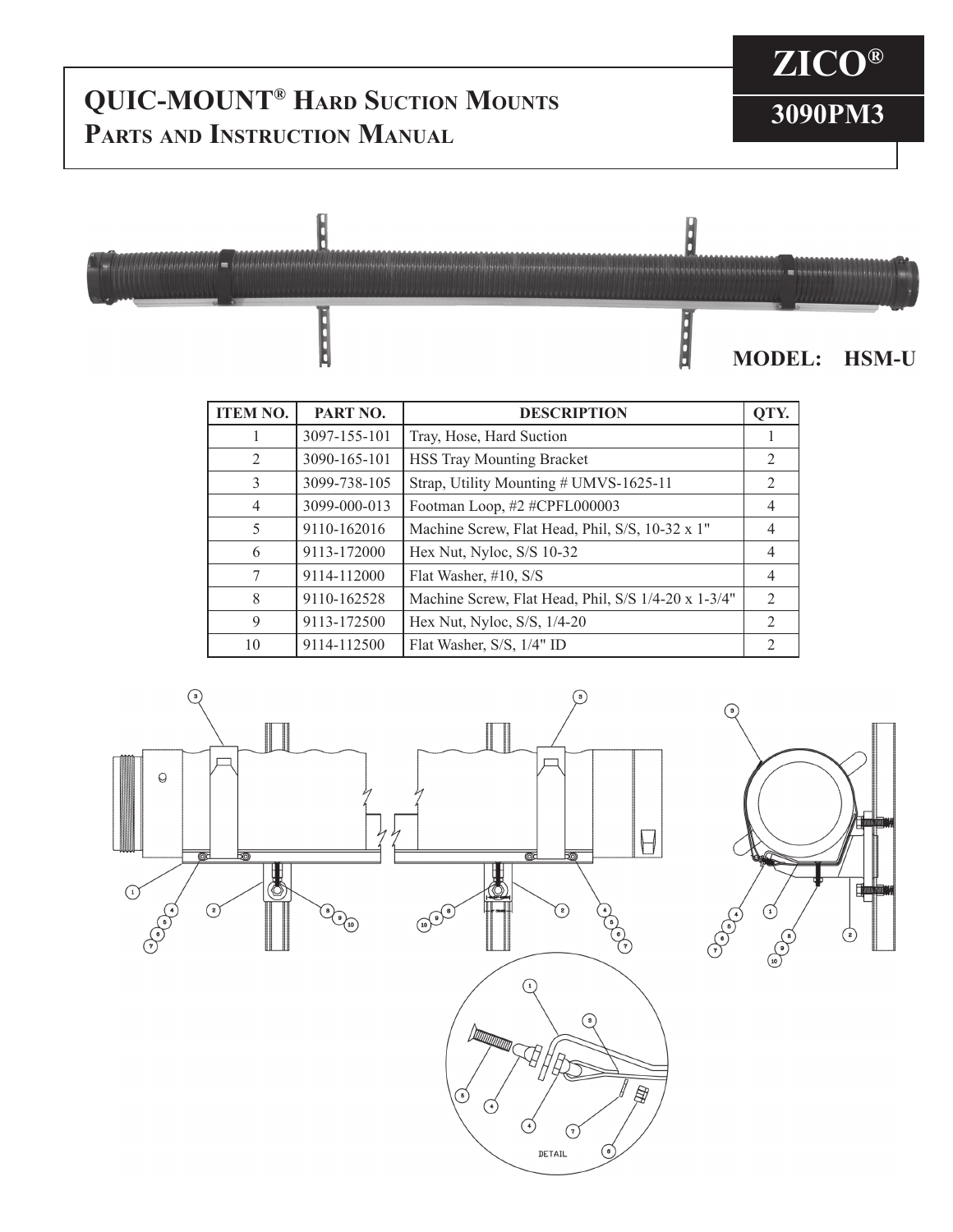

|                 |                                       |                    | <b>HSM-U-ST</b> | <b>HSS-ST</b>  |
|-----------------|---------------------------------------|--------------------|-----------------|----------------|
| <b>ITEM NO.</b> | <b>DESCRIPTION</b>                    | <b>PART NUMBER</b> | QTY.            | QTY.           |
|                 | Tray, Hard Suction Right              | 3097-303-101       |                 |                |
| $\overline{2}$  | Tray, Hard Suction Left               | 3097-303-103       |                 |                |
| 3               | Tray Splice                           | 3097-303-105       |                 |                |
| $\overline{4}$  | 1/4-20 x 3/8" Button Head             | 9110-502506        | 16              | 16             |
| 5               | 2" Footman Loop                       | 3099-000-113       | $\overline{4}$  | $\overline{4}$ |
| 6               | 10-32 x 1" Flat Hd Phil Screw         | 9110-162016        | $\overline{4}$  | $\overline{4}$ |
| $\tau$          | 10-32 Self-Locking Nut                | 9113-172000        | 4               | $\overline{4}$ |
| 8               | $#10$ Flatwasher                      | 9114-111900        | 4               | $\overline{4}$ |
| 9               | Strap, UMVS-1625-11                   | 3099-738-105       | $\overline{2}$  | $\overline{2}$ |
| 10              | $1/4$ -20 x 1-3/4" Flat Hd Phil Screw | 9110-162528        | $\overline{2}$  |                |
| 11              | $1/4-20$ Hex Nut, Nylock              | 9113-172500        | $\overline{2}$  |                |
| 12              | 1/4" ID Flat Washer                   | 9114-112500        | $\overline{2}$  |                |
| 13              | <b>HSS Tray Mount Bracket</b>         | 3090-165-101       | $\overline{2}$  |                |





**MODEL: HSS-ST**